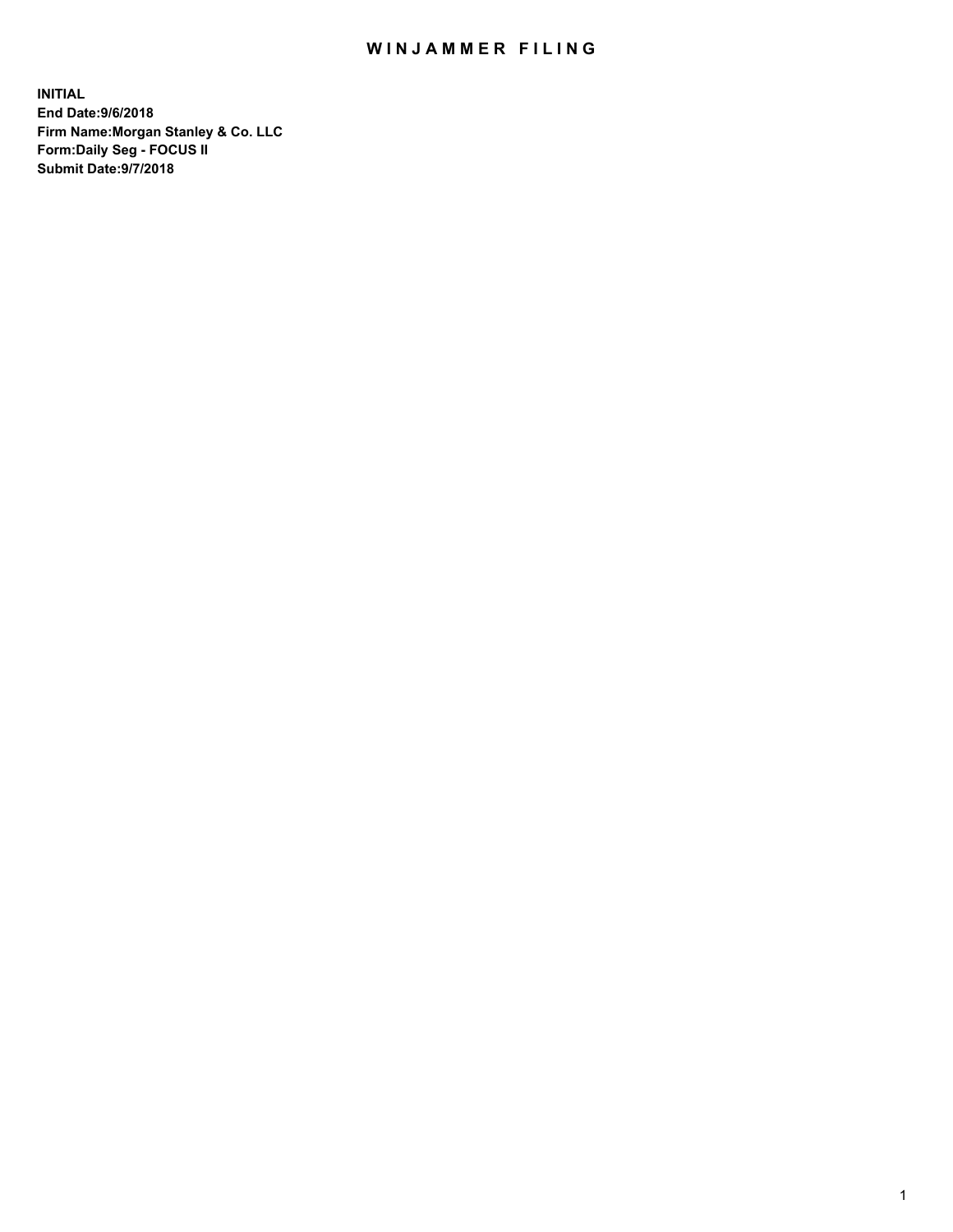**INITIAL End Date:9/6/2018 Firm Name:Morgan Stanley & Co. LLC Form:Daily Seg - FOCUS II Submit Date:9/7/2018 Daily Segregation - Cover Page**

| Name of Company                                                                                                                                                                                                                                                                                                                | Morgan Stanley & Co. LLC                        |
|--------------------------------------------------------------------------------------------------------------------------------------------------------------------------------------------------------------------------------------------------------------------------------------------------------------------------------|-------------------------------------------------|
| <b>Contact Name</b>                                                                                                                                                                                                                                                                                                            | <b>Ikram Shah</b>                               |
| <b>Contact Phone Number</b>                                                                                                                                                                                                                                                                                                    | 212-276-0963                                    |
| <b>Contact Email Address</b>                                                                                                                                                                                                                                                                                                   | Ikram.shah@morganstanley.com                    |
| FCM's Customer Segregated Funds Residual Interest Target (choose one):<br>a. Minimum dollar amount: ; or<br>b. Minimum percentage of customer segregated funds required:% ; or<br>c. Dollar amount range between: and; or<br>d. Percentage range of customer segregated funds required between:% and%.                         | 280,000,000<br><u>0</u><br><u>00</u><br>00      |
| FCM's Customer Secured Amount Funds Residual Interest Target (choose one):<br>a. Minimum dollar amount: ; or<br>b. Minimum percentage of customer secured funds required:% ; or<br>c. Dollar amount range between: and; or<br>d. Percentage range of customer secured funds required between: % and %.                         | 140,000,000<br><u>0</u><br>0 <sub>0</sub><br>00 |
| FCM's Cleared Swaps Customer Collateral Residual Interest Target (choose one):<br>a. Minimum dollar amount: ; or<br>b. Minimum percentage of cleared swaps customer collateral required:% ; or<br>c. Dollar amount range between: and; or<br>d. Percentage range of cleared swaps customer collateral required between:% and%. | 92,000,000<br><u>0</u><br>0 Q<br>0 <sub>0</sub> |

Attach supporting documents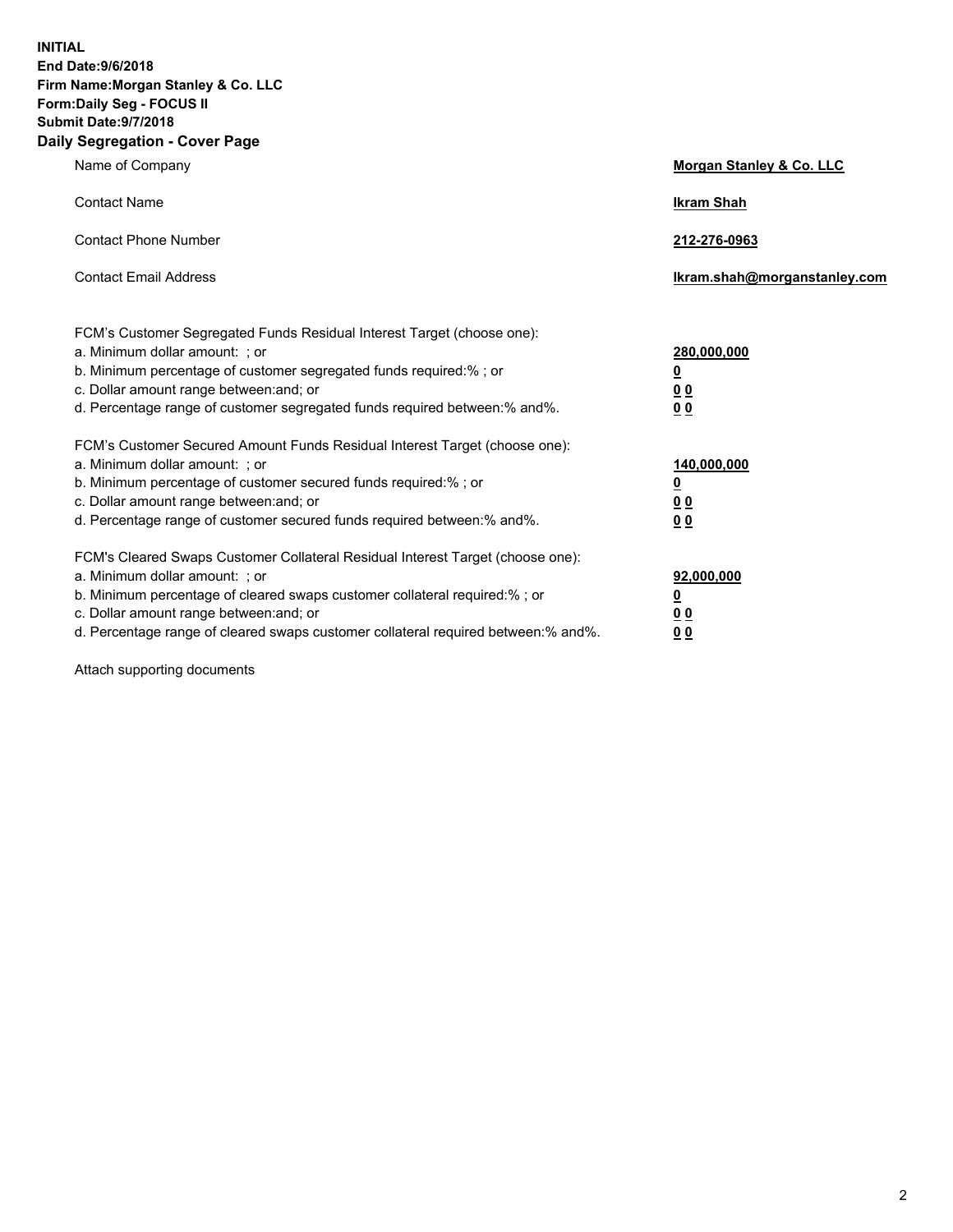## **INITIAL End Date:9/6/2018 Firm Name:Morgan Stanley & Co. LLC Form:Daily Seg - FOCUS II Submit Date:9/7/2018 Daily Segregation - Secured Amounts** Foreign Futures and Foreign Options Secured Amounts Amount required to be set aside pursuant to law, rule or regulation of a foreign government or a rule of a self-regulatory organization authorized thereunder **0** [7305] 1. Net ledger balance - Foreign Futures and Foreign Option Trading - All Customers A. Cash **3,544,869,552** [7315] B. Securities (at market) **2,448,378,626** [7317] 2. Net unrealized profit (loss) in open futures contracts traded on a foreign board of trade **-807,652,564** [7325] 3. Exchange traded options a. Market value of open option contracts purchased on a foreign board of trade **27,368,162** [7335] b. Market value of open contracts granted (sold) on a foreign board of trade **-23,371,215** [7337] 4. Net equity (deficit) (add lines 1. 2. and 3.) **5,189,592,561** [7345] 5. Account liquidating to a deficit and account with a debit balances - gross amount **407,094,881** [7351] Less: amount offset by customer owned securities **-406,415,395** [7352] **679,486** [7354] 6. Amount required to be set aside as the secured amount - Net Liquidating Equity Method (add lines 4 and 5) 7. Greater of amount required to be set aside pursuant to foreign jurisdiction (above) or line 6. FUNDS DEPOSITED IN SEPARATE REGULATION 30.7 ACCOUNTS 1. Cash in banks A. Banks located in the United States **676,058,865** [7500] B. Other banks qualified under Regulation 30.7 **622,408,155** [7520] **1,298,467,020** 2. Securities A. In safekeeping with banks located in the United States **162,443,831** [7540] B. In safekeeping with other banks qualified under Regulation 30.7 **0** [7560] **162,443,831** [7570] 3. Equities with registered futures commission merchants A. Cash **6,665,433** [7580] B. Securities **0** [7590] C. Unrealized gain (loss) on open futures contracts **1,535,936** [7600] D. Value of long option contracts **0** [7610] E. Value of short option contracts **0** [7615] **8,201,369** [7620] 4. Amounts held by clearing organizations of foreign boards of trade A. Cash **0** [7640] B. Securities **0** [7650] C. Amount due to (from) clearing organization - daily variation **0** [7660] D. Value of long option contracts **0** [7670] E. Value of short option contracts **0** [7675] **0** [7680] 5. Amounts held by members of foreign boards of trade A. Cash **2,431,657,017** [7700] B. Securities **2,285,934,795** [7710] C. Unrealized gain (loss) on open futures contracts **-809,188,499** [7720] D. Value of long option contracts **27,368,162** [7730] E. Value of short option contracts **-23,371,215** [7735] **3,912,400,260** 6. Amounts with other depositories designated by a foreign board of trade **0** [7760] 7. Segregated funds on hand **0** [7765] 8. Total funds in separate section 30.7 accounts **5,381,512,480** [7770] 9. Excess (deficiency) Set Aside for Secured Amount (subtract line 7 Secured Statement Page 1 from Line 8)

- 10. Management Target Amount for Excess funds in separate section 30.7 accounts **140,000,000** [7780]
- 11. Excess (deficiency) funds in separate 30.7 accounts over (under) Management Target **51,240,433** [7785]

**5,190,272,047** [7355] **5,190,272,047** [7360]

[7530]

[7740] **191,240,433** [7380]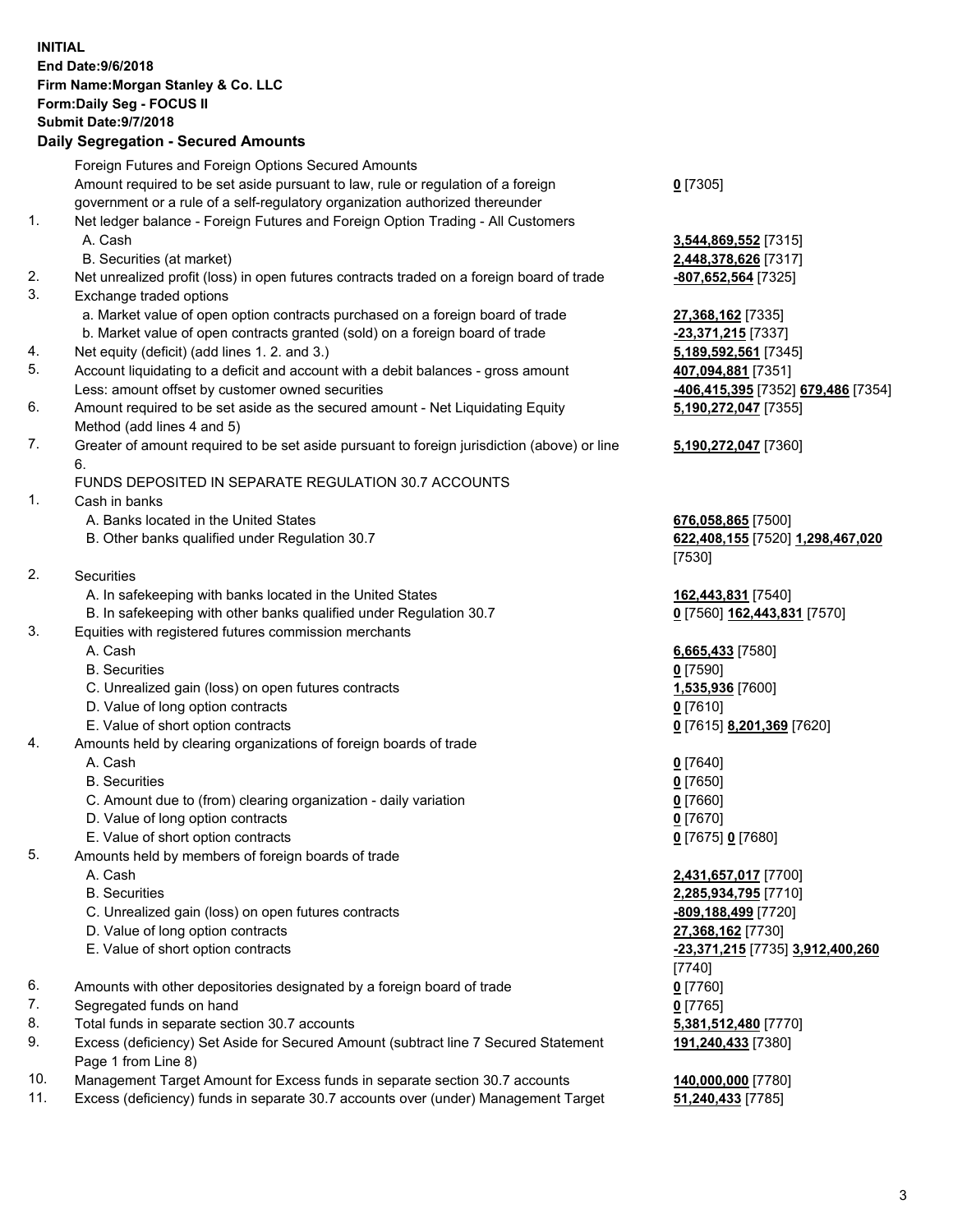|           | <b>INITIAL</b><br>End Date: 9/6/2018<br>Firm Name: Morgan Stanley & Co. LLC<br><b>Form:Daily Seg - FOCUS II</b> |                                                              |
|-----------|-----------------------------------------------------------------------------------------------------------------|--------------------------------------------------------------|
|           | <b>Submit Date: 9/7/2018</b>                                                                                    |                                                              |
|           | Daily Segregation - Segregation Statement                                                                       |                                                              |
|           | SEGREGATION REQUIREMENTS(Section 4d(2) of the CEAct)                                                            |                                                              |
| 1.        | Net ledger balance                                                                                              |                                                              |
|           | A. Cash                                                                                                         | 11,620,899,667 [7010]                                        |
|           | B. Securities (at market)                                                                                       | 6,164,314,338 [7020]                                         |
| 2.        | Net unrealized profit (loss) in open futures contracts traded on a contract market                              | <u>-836,173,069</u> [7030]                                   |
| 3.        | Exchange traded options                                                                                         |                                                              |
|           | A. Add market value of open option contracts purchased on a contract market                                     | <u>378,341,811</u> [7032]                                    |
|           | B. Deduct market value of open option contracts granted (sold) on a contract market                             | 411,940,238 [7033]                                           |
| 4.        | Net equity (deficit) (add lines 1, 2 and 3)                                                                     | 16,915,442,509 [7040]                                        |
| 5.        | Accounts liquidating to a deficit and accounts with                                                             |                                                              |
|           | debit balances - gross amount                                                                                   | 292,753,554 [7045]                                           |
| 6.        | Less: amount offset by customer securities                                                                      | <mark>-292,095,578</mark> [7047] <mark>657,976</mark> [7050] |
|           | Amount required to be segregated (add lines 4 and 5)<br>FUNDS IN SEGREGATED ACCOUNTS                            | 16,916,100,485 [7060]                                        |
| 7.        | Deposited in segregated funds bank accounts                                                                     |                                                              |
|           | A. Cash                                                                                                         |                                                              |
|           | B. Securities representing investments of customers' funds (at market)                                          | <u>4,511,258,657</u> [7070]<br>$0$ [7080]                    |
|           | C. Securities held for particular customers or option customers in lieu of cash (at                             | 1,081,474,838 [7090]                                         |
|           | market)                                                                                                         |                                                              |
| 8.        | Margins on deposit with derivatives clearing organizations of contract markets                                  |                                                              |
|           | A. Cash                                                                                                         | 6,510,255,225 [7100]                                         |
|           | B. Securities representing investments of customers' funds (at market)                                          | <u>0</u> [7110]                                              |
|           | C. Securities held for particular customers or option customers in lieu of cash (at                             | 5,082,839,500 [7120]                                         |
|           | market)                                                                                                         |                                                              |
| 9.<br>10. | Net settlement from (to) derivatives clearing organizations of contract markets                                 | 84,070,613 [7130]                                            |
|           | Exchange traded options<br>A. Value of open long option contracts                                               |                                                              |
|           |                                                                                                                 | <u>378,341,811</u> [7132]<br>-411,940,238 [7133]             |
| 11.       | B. Value of open short option contracts<br>Net equities with other FCMs                                         |                                                              |
|           | A. Net liquidating equity                                                                                       | 5,888,455 [7140]                                             |
|           | B. Securities representing investments of customers' funds (at market)                                          | $0$ [7160]                                                   |
|           | C. Securities held for particular customers or option customers in lieu of cash (at                             | $0$ [7170]                                                   |
|           | market)                                                                                                         |                                                              |
| 12.       | Segregated funds on hand                                                                                        | $0$ [7150]                                                   |
| 13.       | Total amount in segregation (add lines 7 through 12)                                                            | 17,242,188,861 [7180]                                        |
| 14.       | Excess (deficiency) funds in segregation (subtract line 6 from line 13)                                         | 326,088,376 [7190]                                           |
| 15.       | Management Target Amount for Excess funds in segregation                                                        | 280,000,000 [7194]                                           |

16. Excess (deficiency) funds in segregation over (under) Management Target Amount Excess

**46,088,376** [7198]